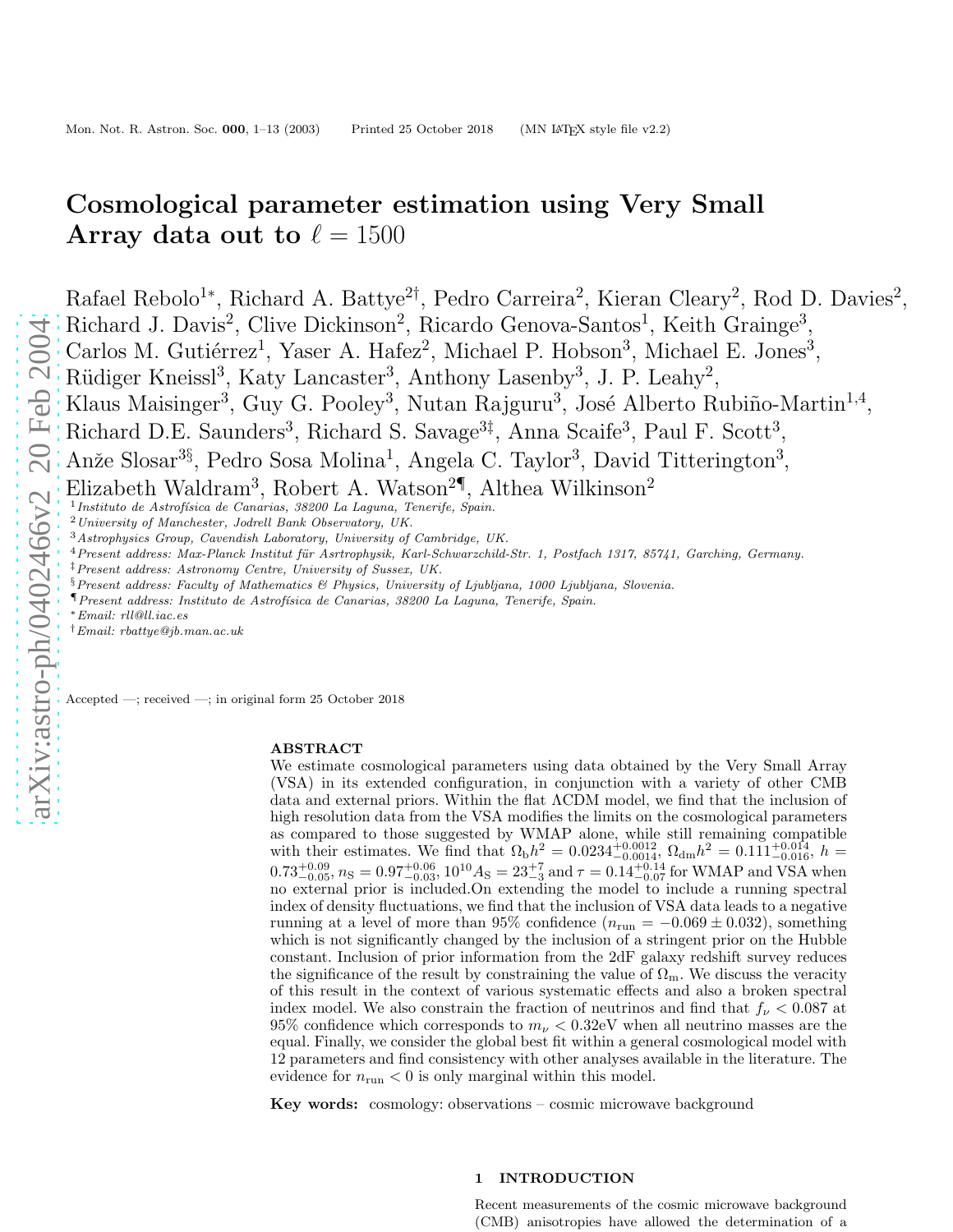# 2 R. Rebolo et al.

large number of cosmological parameters with unprecedented accuracy. The Wilkinson Microwave Anisotropy Probe (WMAP) and pre-WMAP data sets can be fitted by a six-parameter ΛCDM model (see, for example, Bennett et al. 2003, Slosar et al. 2003). In order to break the degeneracies inherent in the CMB power spectrum (Efstathiou & Bond 1999), various authors have augmented measurements of the CMB with observations of large-scale structure (LSS), for example, the 2dF galaxy power spectrum (Percival et al. 2001, Percival et al. 2002), Lyman- $\alpha$  forest (Mandelbaum et al. 2003; Seljak et al. 2003), SDSS three-dimensional power spectrum (Tegmark et al. 2003), measurements of cosmic shear (Hoekstra et al. 2002) and the galaxy cluster luminosity function (Allen et al. 2003a), and/or information on the expansion rate of the Universe from measurements of the Hubble constant (Freedman et al. 2001) and high redshift supernovae (Perlmutter et al. 1999; Reiss et al. 1998).

High-resolution  $(\ell \geq 700)$  observations of CMB anisotropies provided by previously released data obtained by the Very Small Array (VSA, Grainge et al. 2003), the Arcminute Bolometer Array (ACBAR, Kuo et al. 2004) and the Cosmic Background Imager (CBI, Pearson et al. 2003), can also be important in reducing the impact of degeneracies and provide information on the parameters relating to the power spectrum of initial density fluctuations over a much wider range of scales. In particular, the WMAP team made use of these data in their analyses in order to improve the significance of their results (Spergel et al. 2003).

In this paper, we study the cosmological implications of the new CMB power spectrum measured by the VSA which has a good signal-to-noise ratio out to a multipole of  $\ell = 1500$  (Dickinson et al. 2004). These observations cover 33 fields, as opposed to 9 in Grainge et al. (2003), representing an improvement of ∼ 2 in signal-to-noise over the previous data. By virtue of the accurately measured temperature of Jupiter by WMAP, the absolute calibration uncertainty for these data is reduced to 3% on the power spectrum; something which will be significant in our subsequent discussion. The power spectrum is measured between  $\ell = 300$ and  $\ell = 1500$  with a resolution in  $\ell$ -space of  $\Delta \ell \approx 60$ . Previous measurements of the power spectrum between  $\ell = 130$ and  $\ell = 900$  using the VSA compact configuration can be found in Scott et al. (2003).

We will first consider the standard six-parameter flat ΛCDM model, and then include extra parameters broadly in keeping with the approach taken in the papers published by the WMAP team (Spergel et al. 2003, Verde et al. 2003, Peiris et al. 2003). Our main focus will be on the initial spectrum of fluctuations, quantified by the running of the spectral index, which appears to be particularly sensitive to highresolution data such as ours. In the case where we do not impose external priors on the CMB data (WMAP+VSA), we find that there is significant evidence ( $> 2\sigma$ ) for negative running; something which is not implied by the WMAP data alone. The significance of this result is sensitive to the inclusion of external priors, the relative calibration of WMAP and VSA, and possible source/cluster contamination of the measured power spectrum, illustrating issues which are of great relevance in the era of precision cosmology. The result, if true, would be a significant challenge to models of slow-roll inflation, and so we also consider a broken spectral index model. As a final point, we consider a 12-parameter

model fit to WMAP, WMAP+VSA and all available CMB data beyond  $\ell > 1000$ , illustrating the effects of external priors on the estimated parameters. Our results within this model are compatible with previous determinations, both by the WMAP team and others.

# 2 METHODOLOGY

#### 2.1 Cosmological model

We will define the ΛCDM model as follows. First, we will assume that the Universe is flat and dominated by cold dark matter (CDM), baryons and a cosmological constant, Λ. The densities of these components relative to critical are denoted  $\Omega_{dm}$ ,  $\Omega_{b}$  and  $\Omega_{\Lambda}$  respectively and we define  $\Omega_{m} = \Omega_{dm} + \Omega_{b}$ to be the overall matter density (CDM and baryons) in the same units. The expansion rate is quantified in terms of the Hubble constant  $H_0 = 100h \text{ km sec}^{-1} \text{ Mpc}^{-1}$  and we allow for instantaneous reionization at some epoch  $z_{\rm re}$  (< 30) which can also be quantified in terms of an optical depth  $\tau$ . The so-called physical densities of the CDM and baryons are defined as  $\omega_{dm} = \Omega_{dm} h^2$  and  $\omega_b = \Omega_b h^2$ . We will consider only adiabatic models and, guided by the predictions of slow-roll inflation, we parameterize the initial fluctuation spectrum of this model by

$$
P(k) = A_{\rm S} \left(\frac{k}{k_{\rm c}}\right)^{n_{\rm S}},\tag{1}
$$

where  $k_c = 0.05 \text{Mpc}^{-1}$  is the arbitrarily chosen pivot point of the spectrum,  $n<sub>S</sub>$  is the spectral index and  $A<sub>S</sub>$  is the scalar power spectrum normalization.

We will modify this model by the inclusion of two other parameterizations of the power spectrum. We will, for the most part, consider a model with a running spectral index,

$$
P(k) = A_{\rm S} \left(\frac{k}{k_{\rm c}}\right)^{n_{\rm S} + \frac{1}{2}n_{\rm run} \log(k/k_{\rm c})},\tag{2}
$$

so that the overall spectral index of fluctuations is a function of scale,  $n_S(k)$ , given by

$$
n_S(k) = \frac{d(\log P)}{d(\log k)} = n_S + n_{\text{run}} \log \left(\frac{k}{k_c}\right),\qquad(3)
$$

where  $n_{run}$  is known as the running of the spectral index. For slow roll inflation to be well defined, one requires that  $|n_{\text{run}}| \ll |1 - n_{\text{S}}|/2$  (Leach and Liddle, 2003). Under certain choices of priors we find that there is some evidence that this inequality is violated by the preferred fits to the data. We therefore consider an alternative model, which could be motivated by broken-scale invariance models of inflation (see, for example, Barriga et al. 2001), but is probably best thought of as a test of whether or not the data prefer a single power-law. The specific choice we will make is to consider

$$
n(k) = n_1 \text{ for } k < k_c \text{ and } n(k) = n_2 \text{ for } k > k_c \,,\tag{4}
$$

with an appropriate normalization for  $k > k<sub>c</sub>$  so as to make the power spectrum continuous and the same value of  $k_c$  as used in the standard ΛCDM model.

In our discussion of systematic effects in section 4, we will consider the possibility of an extra component to the anisotropies with  $C_{\ell} = 2\pi A_{\rm X} \times 10^{-6}$ . Such a component is motivated by foreground effects due to point sources and the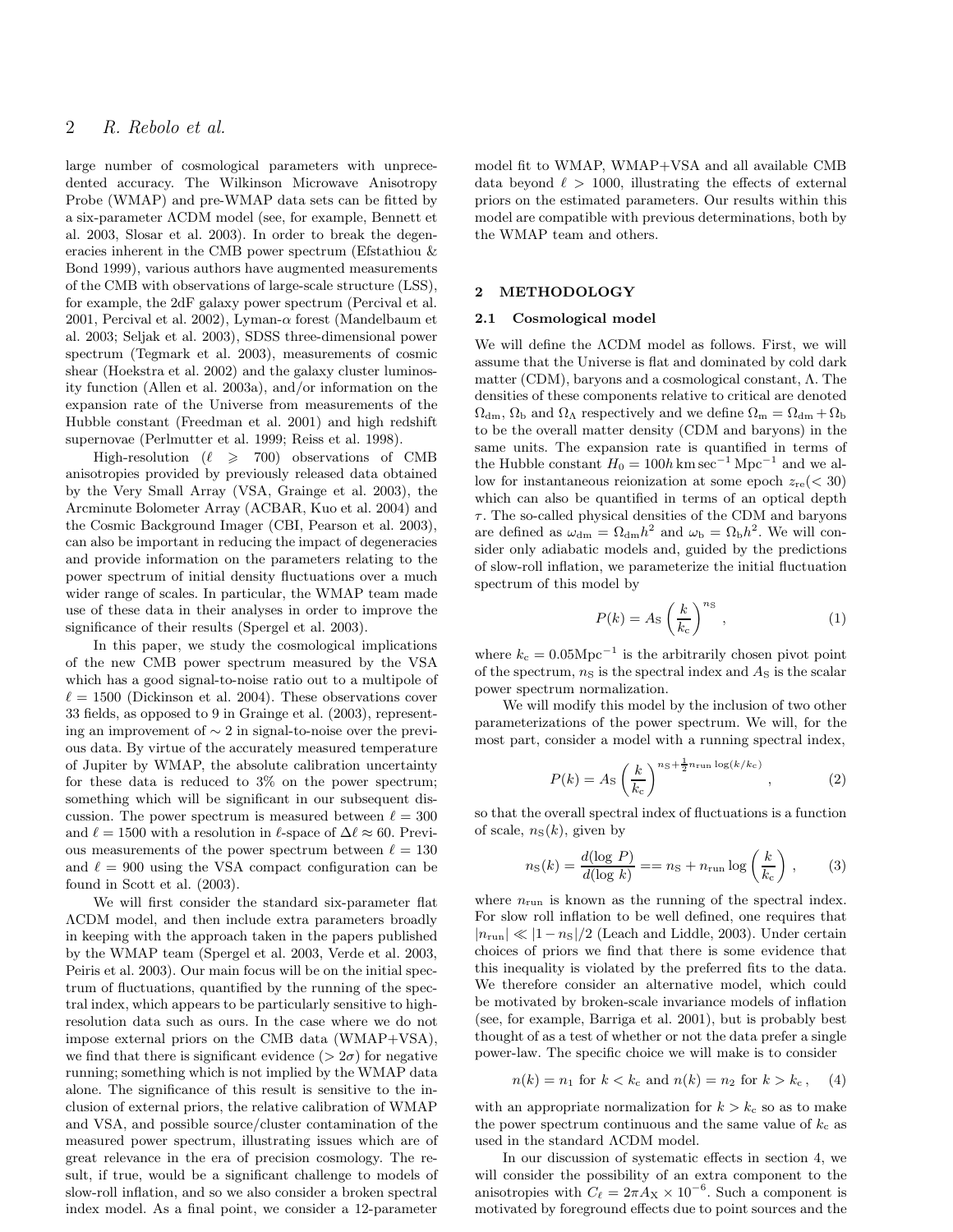Sunyaev-Zel'dovich (SZ) effect from galaxy clusters along the line of sight. The temperature anisotropies due to such a component will be  $(\Delta T_{\ell})^2 = (\ell(\ell+1)C_{\ell}/(2\pi)) = A_{\rm X}\ell^2$  and could be significant for  $\ell > 1000$ . The VSA has a sophisticated procedure to extract the effects of point sources using a dedicated, co-located, single-baseline interferometer (see Dickinson et al. (2004) for details), and the VSA fields have been chosen to avoid very luminous X-ray clusters. There could still, however, be some residual contamination. Moreover, claims have been made of an excess signal between  $\ell = 2000$  and  $\ell = 4000$  by the CBI team (Mason et al. 2003), who attribute this to the SZ effect. If the signal is a large as is claimed, then it could be a contaminant even at lower  $\ell$ . By including such a component in the parameter fitting, it should be possible to constrain the contribution at  $\ell > 2000$  as well as gaining some insights into the possible systematic effects of making such an error.

The other parameters which we will consider in our analyses are:  $f_{\nu} = \Omega_{\nu}/\Omega_{\rm dm}$ , the fraction of the dark matter which is massive neutrinos;  $\Omega_{\rm k} = 1 - \Omega_{\rm tot}$  ( $\Omega_{\rm tot} =$  $\Omega_{\rm dm} + \Omega_{\rm b} + \Omega_{\nu} + \Omega_{\Lambda}$ , the curvature in units of the critical density;  $w = P_{\mathbf{Q}}/\rho_{\mathbf{Q}}$ , the equation-of-state parameter for a dark energy component modelled as a slowly rolling scalar field;  $n<sub>T</sub>$  the spectral index of tensor fluctuations specified at the pivot point  $k_c = 0.002 \,\mathrm{Mpc}^{-1}$ ;  $R = A_T/A_S$ , the ratio of the amplitude of the scalar fluctuations, AS, evaluated at  $k_c = 0.05 \,\mathrm{Mpc}^{-1}$ , and that of the tensor fluctuations evaluated at  $k_c = 0.002 \,\mathrm{Mpc}^{-1}$ . In addition to these parameters, for which we fit, we will also comment on various derived quantities:  $t_0$ , the age of the universe;  $\sigma_8$ , the amplitude of density fluctuations in the spheres of  $8h^{-1}$  Mpc.

# 2.2 CMB data

In this paper we will consider the cosmological implications of four different combinations of CMB data.

• The first data set, denoted COBE+VSA contains the VSA data as described in Dickinson et al. (2004) combined with the COBE data (Smoot et al. 1992, Bennett et al. 1996). The purpose of this particular data set is to check the consistency of the VSA data with the concordant model, without imposing the strong constraining power of the WMAP data set (Bennett et al. 2003) .

• The second data set, denoted WMAP contains only the WMAP temperature (TT) data (Hinshaw et al. 2003) and temperature-polarization cross-correlation (TE) data (Kogut et al. 2003). We use these data sets to provide a meaningful comparison with cosmological results obtained from other data sets, avoiding differences that might arise due to the priors and other methodological issues.

• The third data set contains WMAP data and the new VSA data and is referred to as WMAP+VSA. In this dataset we supplement the accurate measurement of the first two peaks by the WMAP satellite with the VSA measurements of the power spectrum in the region between the third and fifth peaks. The importance of these data set is to illustrate the extra information that is available from the measurements of the power spectrum on small angular scales.

• The last data set combines the previous two with all important CMB experiments providing measurements in the region of the second peak of the spectrum and beyond, namely CBI, ACBAR, Boomerang, Maxima, DASI (Pearson et al. 2003; Kuo et al. 2004; Netterfield et al. 2002; Hanany et al. 2002 and Halverson et al. 2002, respectively). This last data set is hereafter referred to as AllCMB.

Throughout our analysis we ignore small correlations between data sets that arise due to the fact that they have observed the same portions of the sky. This applies only to correlations between WMAP, that has used nearly all the sky, and terrestrial experiments, that have observed only small patches. In all cases, the decoupling of observed angular scales and the fact that any given patch of sky observed by a terrestrial experiment makes up less than 1% of the WMAP sky coverage makes this approximation truly valid and far below systematic uncertainties.

# 2.3 External priors

In addition to the CMB data sets described above, we consider the effects of other cosmological data, not only to break the degeneracies, but also to see how the measured CMB power spectrum fits in the wider cosmological context. Each of these 'external priors' is discussed below.

• The constraint on Hubble's constant obtained by imposing the Hubble Space Telescope (HST) Key project value of  $H_0 = 72 \pm 8 \,\mathrm{km \, sec}^{-1} \,\mathrm{Mpc}^{-1}$  (Freedman et al. 2001) as a Gaussian distribution. The error-bar includes both statistical and systematic uncertainty and prohibits the low density, low h universes allowed by the CMB data alone.

• Constraints on large scale structure from the 2dF Galaxy Redshift Survey (Colless et al. 2001; Percival et al 2001; Percival et al 2002), which provides measurements on scales  $0.02 < k/(h \,\text{Mpc}^{-1}) < 0.15$ . The 2dF data measure the power spectrum of the matter fluctuations in the linear regime, which is linked to the spectrum of primordial fluctuations and the parameters of the standard model in a different manner to the CMB data and, thus, provide an important consistency check.

• Constraints from Type Ia Supernovae (SNeIa) (Perlmutter et al. 1999, Reiss et al. 1998), which help to break the CMB geometrical degeneracy and thus accurately determine the ratio of matter to dark-energy components in our Universe.

• Constraints from the gas fraction  $(f_{gas})$  in dynamically relaxed clusters of galaxies (Allen et al. 2002) and from the observed local X-ray luminosity function (XLF) of galaxy clusters (Allen et al. 2003a). These data provide very accurate measurements of matter content of our universe, albeit with large systematic uncertainties.

• Constraints from cosmic shear (CS) measurements (Hoekstra et al. 2002), which provide an independent restriction in the  $\Omega_m$ - $\sigma_8$  plane from that implied by X-ray observations of clusters.

## 2.4 Parameter estimation

The parameter estimation has been performed using the cosmomc computer package (Lewis & Bridle 2002) using the April 2003 version of the software (note that the default parametrisation is different in the more recent versions of the cosmomc package). The calculations were performed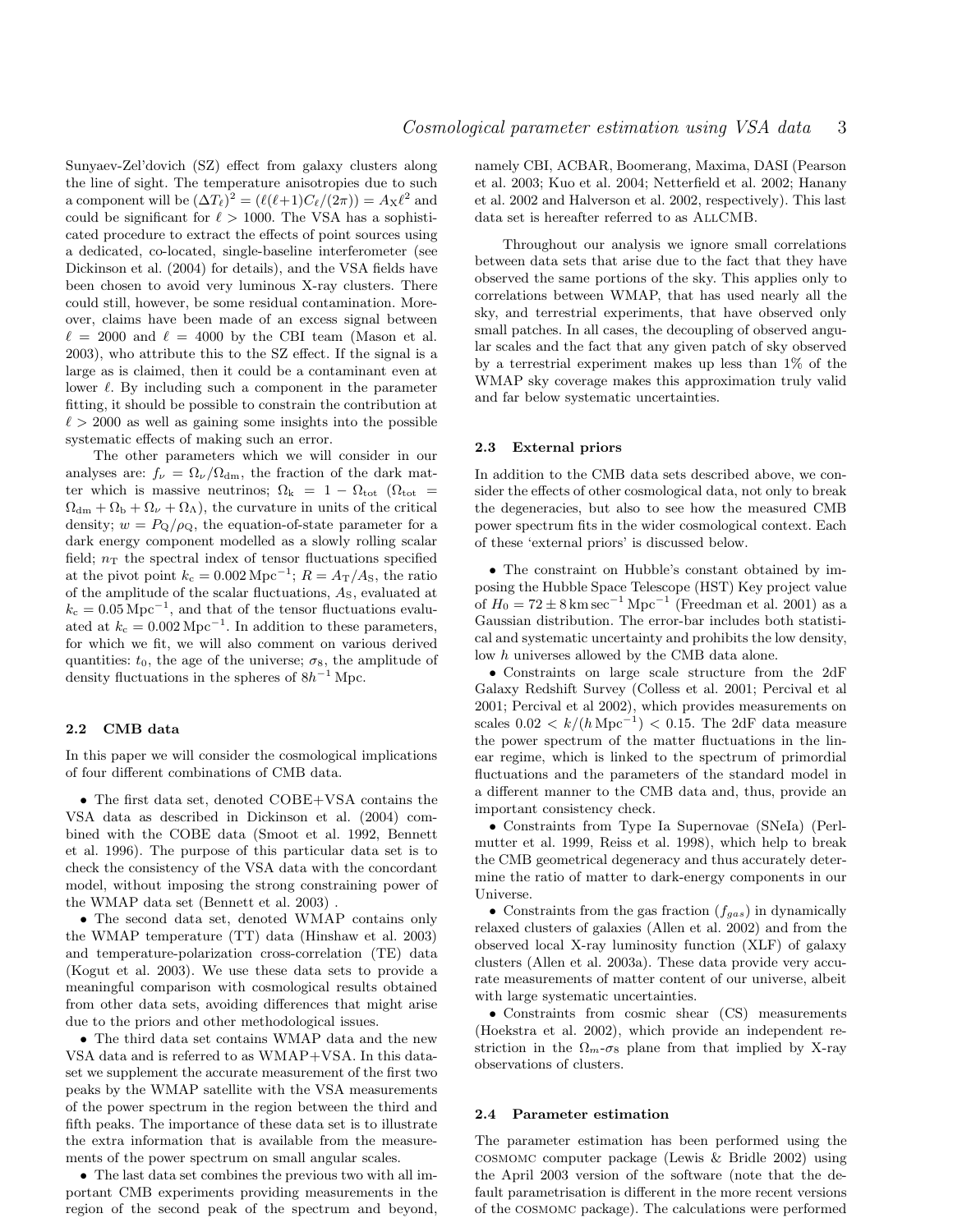| <b>Basic Parameter</b>     | Prior           |
|----------------------------|-----------------|
| $\omega_{\rm b}$           | (0.005, 0.10)   |
| $\omega_{\rm dm}$          | (0.01, 0.99)    |
| h.                         | (0.4, 1.0)      |
| $n_{\rm S}, n_1, n_2$      | (0.5, 1.5)      |
| $z_{\rm re}$               | (4,30)          |
| $10^{10} A_{\rm S}$        | (10,100)        |
| $n_{\rm run}$              | $(-0.15, 0.15)$ |
| $A_{\rm X}/(\mu{\rm K})^2$ | $(-500,500)$    |
| $f_{\nu}$                  | (0.0.2)         |
| $\Omega_{\rm k}$           | $(-0.25, 0.25)$ |
| $\overline{w}$             | $(-1.5,0)$      |
| R                          | (0,2)           |
| $n_{\rm T}$                | $(-1.5,3)$      |
|                            |                 |

Table 1. Priors used on each cosmological parameter when it is allowed to vary. The notation  $(a, b)$  for parameter x denotes a top-hat prior in the range  $a \leq x \leq b$ .

on LAM clusters with a total of 42 CPUs at the IAC in La Laguna, Tenerife and the COSMOS supercomputer facility at the University of Cambridge. The cosmomc software uses the Markov Chain Monte Carlo (MCMC) algorithm to explore the hypercube of parameters on which we impose flat priors. These priors are listed in Table. 1. Additionally, the software automatically imposes the physical prior  $\Omega_{\Lambda} > 0$ , which can significantly affect the marginalized probability distributions (see Slosar et al. 2003 for further discussion). For each considered model, we have run the software until 1 in 25 of samples are accepted. Once this is achieved we ignore the first 200 accepted samples as a burn-in phase. In the flat models this leads to 65000 independent samples, and 200000 in the non-flat case. These samples were then thinned by a factor 25 and used to plot marginalized probability distributions with the GETDIST facility, which is part of the standard cosmomc package. This program uses a smoothing kernel to infer a sufficiently smooth posterior probability curve from discrete MCMC samples.

# 3 RESULTS

#### 3.1 Flat ΛCDM models

#### 3.1.1 Standard six-parameter model

We begin our discussion in the context of the standard flat  $\Lambda$ CDM model with six free parameters ( $\omega_{\rm b}$ ,  $\omega_{\rm dm}$ , h, n<sub>S</sub>, A<sub>S</sub>,  $\tau$ ), which was discussed in Spergel et al. (2003) for WMAP, with no external priors. We should note that it is, in fact,  $z_{\text{re}}$  which we allow to vary in our analysis, but we present  $\tau$ to be consistent with previous work.

The marginalized distributions for the parameters are presented in Fig. 1 and the derived parameter estimates are tabulated in Table 2. The values for WMAP alone can be compared with those in Spergel et al. (2003). Noting that they present  $\omega_{\rm m} = \Omega_{\rm m} h^2$ , instead of  $\omega_{\rm dm}$ , there are only minor discrepancies in the central values, although some of the limits appear to be somewhat larger. The preferred value of the redshift of reionization is  $z_{\text{re}} = 17^{+8}_{-6}$ . The inclusion of the high-resolution data from the VSA modifies the limits



Figure 1. Marginalized distributions for the standard 6 parameter flat ΛCDM model with no external priors (that is, CMB alone) using COBE+VSA (solid-line), WMAP alone (dotted line) and WMAP+VSA (dashed line).

on each of the parameters as one can see from Fig. 1 and these are most significant for  $n<sub>S</sub>$ , whose best fitting value reduces from 1.00 to 0.97. The result for  $n<sub>S</sub>$  will be central to our subsequent discussion of the primordial power spectrum. The results from WMAP+VSA are very similar to those presented in Spergel et al. (2003) for WMAP+ACBAR+CBI.

We have also included in Fig. 1 the marginalized distributions and derived limits obtained from the COBE+VSA data set, all of which show compatibility with the results of WMAP. One slightly unusual result is that for  $\omega_{\rm b}$  which is much larger than the value suggested by WMAP, WMAP+VSA and standard Big Bang Nucleosynthesis,  $\omega_{\rm b} = 0.020 \pm 0.002$ , (Burles, Nollett and Turner 2001) and is a result of somewhat larger amplitude of the 3rd peak and the shifted first peak preferred by the VSA data (Rubiño-Martin et al. 2003) in isolation (see Dickinson et al. 2004 for a detailed discussion of the preferred peak structure of the current data). Comparing the derived distributions with those obtained by Slosar et al. 2003 (using the earlier VSA data presented in Grainge et al. 2003), we find that the results are fully consistent, but the additional VSA data has led to tighter parameter constraints. In particular, the upper limit on  $\omega_{dm}$  has been significantly reduced.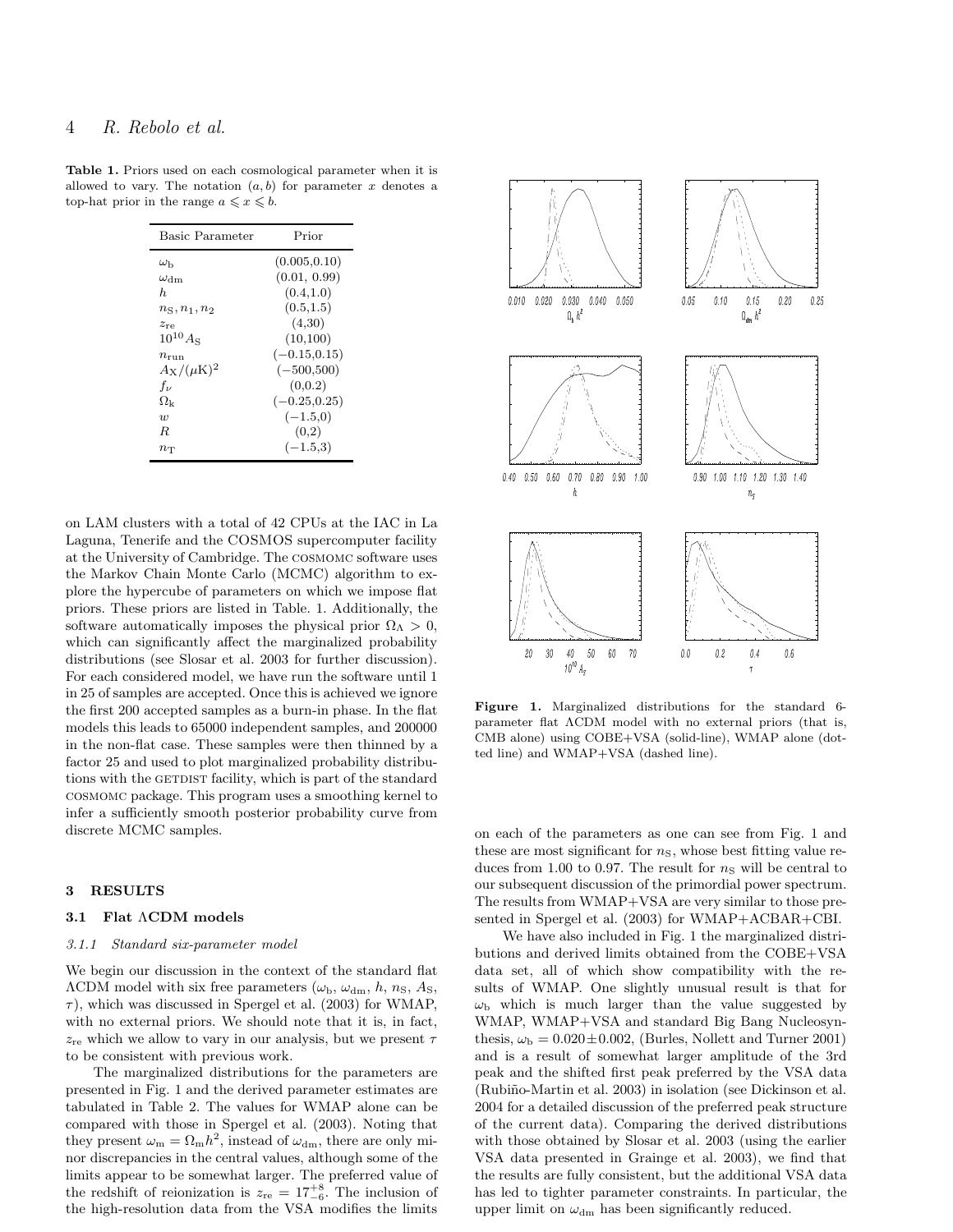| Parameter           | $COBE+VSA$                   | WMAP                         | WMAP+VSA                     |  |
|---------------------|------------------------------|------------------------------|------------------------------|--|
|                     |                              |                              |                              |  |
| $\omega_{\rm b}$    | $0.0328^{+0.0073}_{-0.0071}$ | $0.0240^{+0.0027}_{-0.0016}$ | $0.0234^{+0.0019}_{-0.0014}$ |  |
| $\omega_{\rm dm}$   | $0.125^{+0.031}_{-0.027}$    | $0.117^{+0.018}_{-0.018}$    | $0.111^{+0.014}_{-0.016}$    |  |
| h.                  | $0.77^{+0.15}_{-0.17}$       | $0.73^{+0.10}_{-0.06}$       | $0.73^{+0.09}_{-0.05}$       |  |
| $n_{\rm S}$         | $1.05^{+0.12}_{-0.08}$       | $1.00^{+0.09}_{-0.04}$       | $0.97^{+0.06}_{-0.03}$       |  |
| $10^{10} A_{\rm S}$ | $25^{+11}_{-6}$              | $27^{+9}_{-5}$               | $23^{+7}_{-3}$               |  |
| $\tau$              | Unconstrained                | $0.18^{+0.16}_{-0.08}$       | $0.14^{+0.14}_{-0.07}$       |  |
|                     |                              |                              |                              |  |

Table 2. Parameter estimates and 68% confidence limits for the standard six-parameter flat ΛCDM model.

Table 3. Limits on  $n<sub>S</sub>$  and  $n<sub>run</sub>$  in the flat  $\Lambda$ CDM model with a running spectral index for different CMB data sets and external priors.

| CMB        | External   | $n_{\rm S}$<br>$n_{\text{run}}$ |                            |
|------------|------------|---------------------------------|----------------------------|
|            |            |                                 |                            |
| COBE+VSA   | None       | $0.93^{+0.13}_{-0.12}$          | $-0.081^{+0.049}_{-0.049}$ |
| WMAP       | None       | $0.94^{+0.07}_{-0.06}$          | $-0.060^{+0.037}_{-0.036}$ |
| WMAP+VSA   | None       | $0.96^{+0.07}_{-0.07}$          | $-0.069^{+0.032}_{-0.032}$ |
|            |            |                                 |                            |
| $COBE+VSA$ | <b>HST</b> | $0.92^{+0.11}_{-0.12}$          | $-0.081^{+0.048}_{-0.048}$ |
| WMAP       | HST        | $0.95^{+0.06}_{-0.07}$          | $-0.060^{+0.037}_{-0.037}$ |
| WMAP+VSA   | <b>HST</b> | $0.93^{+0.06}_{-0.05}$          | $-0.069^{+0.036}_{-0.036}$ |
|            |            |                                 |                            |
| COBE+VSA   | 2dF        | $1.00^{+0.12}_{-0.13}$          | $-0.044_{-0.061}^{+0.058}$ |
| WMAP       | 2dF        | $0.95^{+0.05}_{-0.06}$          | $-0.038_{-0.037}^{+0.025}$ |
| WMAP+VSA   | 2dF        | $0.93^{+0.05}_{-0.05}$          | $-0.049_{-0.034}^{+0.035}$ |
|            |            |                                 |                            |

# 3.1.2 Running spectral index models

In the previous section we saw that the inclusion of the VSA data to that of WMAP shifts the derived limits on the spectral index. Standard, slow-roll models of inflation predict that the spectral index will be a function of scale, albeit at a very low level, and it seems a sensible parameter to allow as the first beyond the standard model. The analysis of Spergel et al. (2003) and Peiris et al. (2003) provided evidence for a non-zero value of  $n_{\text{run}}(=-0.031^{+0.016}_{-0.017})$  when using CMB data from WMAP, ACBAR and CBI, along with large-scale structure data from the 2dF galaxy redshift survey and the Lyman- $\alpha$  forest. This result was discussed independently by Bridle et al. (2003), Barger et al. (2003), Leach & Liddle



Figure 2. Marginalized distributions for  $n<sub>S</sub>$  and  $n<sub>run</sub>$  in the flat ΛCDM model with a running spectral index. Line-styles are as in Fig. 1. The external priors adopted are: none (top row), HST (middle row), 2dF (bottom row).

(2003), Kinney et al. (2003), where it is was shown that it was highly dependent on the inclusion of the data from the Lyman- $\alpha$  forest, the veracity of which has been questioned (Seljak et al. 2003).

We will start our discussion by considering the same model as in the previous section with no external priors, but with  $n_{run}$  allowed to vary. The marginalized distributions and derived limits on  $n<sub>S</sub>$  and  $n<sub>run</sub>$  are presented in the top row of Fig. 2 and the first three rows of Table 3 for COBE+VSA, WMAP and WMAP+VSA. The derived limits on  $\omega_{\rm b}$ ,  $\omega_{\rm dm}$  and h are not changed appreciably and the other parameters,  $A_{\rm S}$  and  $\tau$  (or  $z_{\rm re})$  are strongly degenerate and  $z_{\text{re}}$  will feature in our discussion below.

The values of  $n<sub>S</sub>$  and  $n<sub>run</sub>$  are not particularly well constrained by COBE+VSA, but it is worth noting that even in this case there is a definite preference for a value of  $n_{run} < 0$ . The results have been included for completeness and provide a useful cross-check. The results for WMAP are somewhat different to those presented in Spergel et al. (2003), something to which we will return in the subsequent discussion. In particular we find that  $n_{\text{run}} = -0.060_{-0.036}^{+0.037}$ , a  $1.6\sigma$  preference for  $n_{\text{run}} < 0$ , as opposed to  $n_{\text{run}} = -0.047 \pm 0.04$ from Spergel et al. (2003). The significance of this result is improved to  $2.2\sigma$  by the inclusion of the high resolution data from the VSA. These quantitative results are borne out on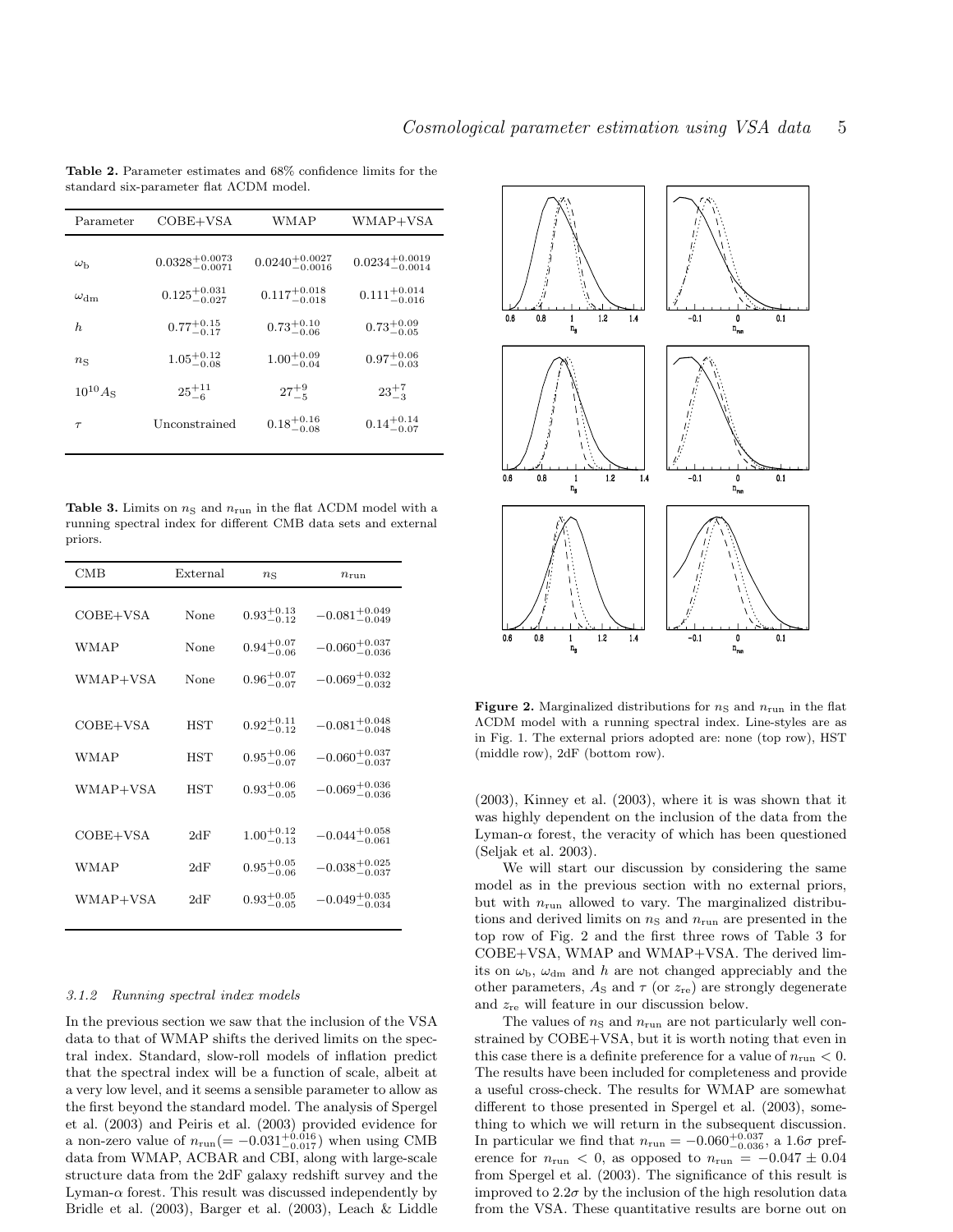

**Figure 3.** As for Fig. 2, but for the parameters  $\Omega_{\rm m}$  and  $\Omega_{\Lambda}$ .

examination of the likelihood curves. It is worth emphasizing that this result comes from CMB data alone.

We have tested the sensitivity of this apparently strong result to the inclusion of external priors from the HST and 2dF galaxy redshift survey, and the results are also presented in Fig. 2 and Table 3. We see that the effect of the HST prior is to relax marginally the constraint on  $n_{run}$ , although there is a significant change in the derived limit on  $n<sub>S</sub>$ . We note that the results for WMAP alone are very similar with and without the HST prior.

The inclusion of 2dF does significantly affect our results. Using just WMAP we find that there is only a marginal preference for  $n_{\text{run}} < 0$  and the inclusion of VSA only yields a  $1.4\sigma$  result. We note that this is a shift in the derived value and the error bars do not change significantly; it is worth discussing the reason for this shift since it is due to the breaking of a degeneracy by the addition 2dF data. The main parameter combination which is constrained by the galaxy power spectrum is the shape parameter  $\Gamma = \Omega_{\rm m} h$ which arises from the size of the horizon at matter-radiation equality measured in redshift space. Hence, once combined with the CMB data the derived parameters  $\Omega_{\rm m}$  and  $\Omega_{\Lambda}$ are constrained individually (Efstathiou et al. 2002). Fig. 3 presents the marginalized distribution for these parameters for the three cases: no external prior, HST prior and 2dF prior. We see that for the first two cases, in which there is significant evidence for  $n_{\text{run}} < 0$ , the preferred values of  $\Omega_{\text{m}}$ 



Figure 4. Marginalized distributions for  $n_1$  and  $n_2$  in the flat ΛCDM model with a broken power-law index. The line styles are as in Fig. 1. The left-hand column assumes the HST prior and the right-hand column assumed the 2dF prior.

are much lower (extremely low in the no prior case) with the corresponding mean values of the distributions giving  $\Omega_{\rm m}h \approx 0.17 - 0.18$ , whereas in the latter case  $\Omega_{\rm m} \approx 0.3$ ,  $h \approx 0.68$  and  $\Omega_{\rm m}h \approx 0.21$ , closer to the value suggested by Percival et al. (2001) from the their analysis of the 2dF alone.

We have also considered the effects of including other CMB information from the two other high resolution experiments ACBAR and CBI. We find that the inclusion of their results does not appear to be as significant as the VSA in preferring a value of  $n_{\text{run}} < 0$  and that the result of considering WMAP+ACBAR+CBI+VSA is very similar to just WMAP+VSA. We note that the ACBAR and CBI experiments quote large global calibration uncertainties (20% and 10% in power), which we believe is at least as responsible for this result as their errors on the individual power spectrum band powers. We note that the calibration uncertainty for the CBI is likely to improve for future data in a similar way as for the VSA. A future re-calibration of CBI and more data are likely to address this issue (C. Contaldi, priv. comm.).

### 3.1.3 Broken power law models

In the previous section we have seen that there is some evidence for an initial power spectrum of density fluctuations which is not described by a single power law index. The running spectral index model is suggested by slow-roll inflation. However, the values which are preferred by the data, at least with some priors, are too large to come from standard slow-roll inflation and are incompatible with the idea of the spectral index being a power series in  $log(k/k_c)$ . Here, we consider a model with two spectral indices  $n_1$  and  $n_2$ , with the cross-over point being  $k_c = 0.05 \,\mathrm{Mpc}^{-1}$ .

The results obtained from this model are presented in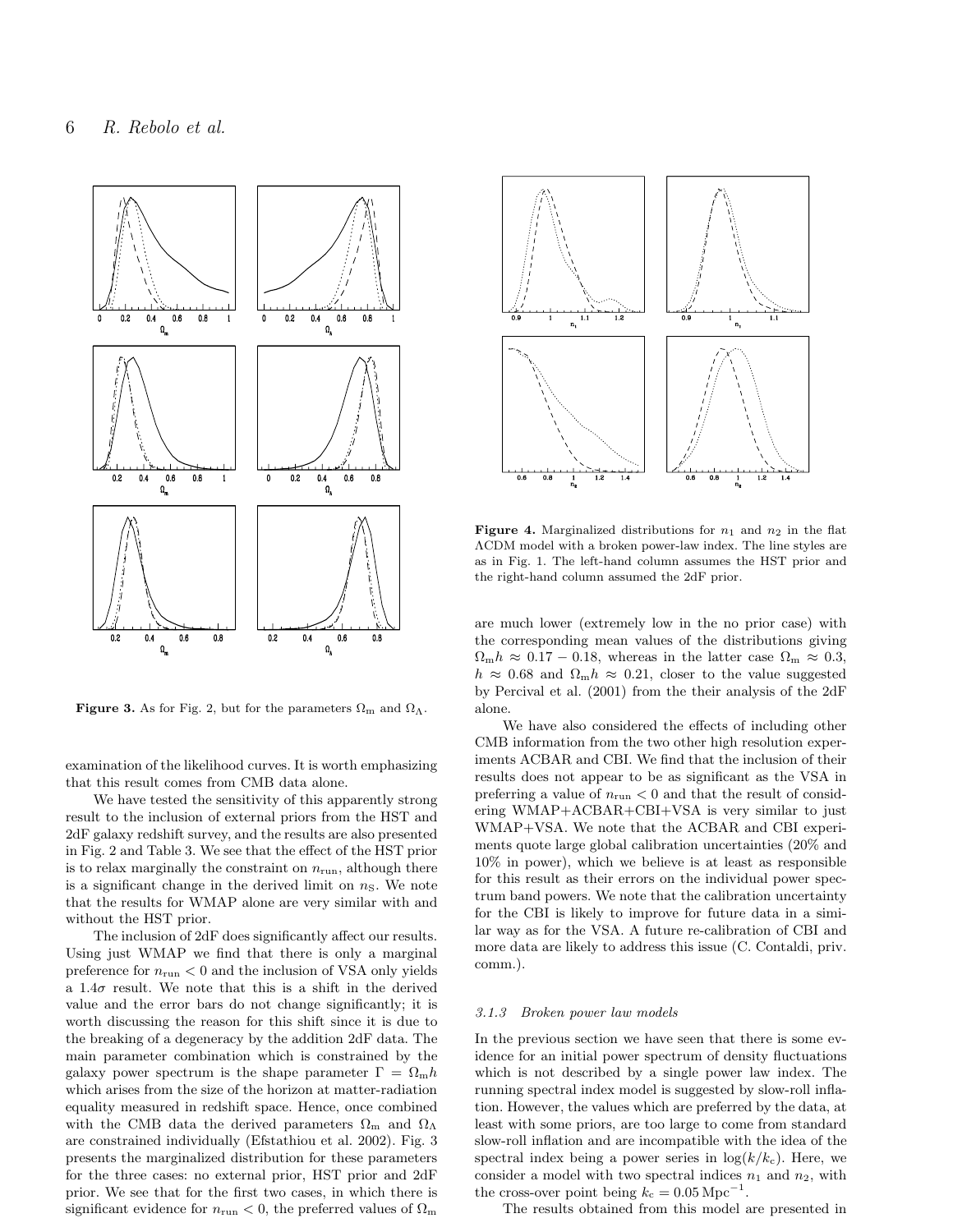Fig. 4 for the HST and 2dF external priors respectively, using CMB data from WMAP and WMAP+VSA. We see that, in both cases and with both datasets, one obtains  $n_1 \approx$ 1. The situation for  $n_2$  is more complicated. For the HST case (left column) we see that the best fitting value is very low. In fact, it is lower than the lower limit we have included as a top hat prior. For WMAP values as large as  $n_2 = 1.4$ are not excluded, whereas the inclusion of the VSA has the effect of excluding models with  $n_2 > 1$ . The inclusion of the 2dF prior (right column) has a strong effect, moving the distribution of  $n_2$  to larger values, but still preferring  $n_2$  < 1. In this case for WMAP we find that  $n_1 = 0.99 \pm 0.04$ and  $n_2 = 0.97 \pm 0.18$  which suggests that something close to scale-invariant  $n_1 = n_2 = 1$  is preferred, whereas for WMAP+VSA  $n_1 = 0.99 \pm 0.03$  and  $n_2 = 0.88 \pm 0.15$ . While this is clearly compatible with scale invariant even at the  $1\sigma$ level, there is undoubtedly a preference for a broken spectral index when the VSA is included.

It is clear that our results are compatible with those of the previous section on running spectral index models. Models with  $n_{\text{run}} < 0$  have a lower value of the spectral index for  $k > k_c$  than for  $k < k_c$  and this is exactly what we find in this alternative parameterization. We should note that large variations in  $n_2$  only lead to much smaller changes in the actual power spectrum than one might expect naively from, for example, plotting the power spectrum for different values of  $n<sub>S</sub>$  within the standard  $\Lambda$ CDM model.

### 3.1.4 Neutrino fraction

As a final extension to our flat ΛCDM model, it is of interest to include the fraction  $f_{\nu}$  of dark matter in the form of neutrinos. Evidence for a neutrino oscillation, and hence for the existence of massive neutrinos, has been found by solar neutrino and atmospheric neutrino experiments (Fukuda et al. 1998, 2002; Allison et al. 1999; Ambrosio et al. 2000; Ahmad et al. 2002). Further evidence for a non-zero value of the neutrino mass has recently been claimed from cosmological data (Allen et al. 2003b).

In addition to obtaining constraints on  $f_{\nu}$ , the inclusion of this parameter will inevitably lead to some broadening of the marginalized distributions for the other parameters. Of particular interest is whether the constraints on the running spectral index derived above are robust to the inclusion of  $f_{\nu}$ . We therefore include  $f_{\nu}$ , with the top-hat prior given in Table 1, into the running spectral index model. In the analysis of this model, we include the 2dF external prior, since current CMB alone provide only a weak constraint on  $f_\nu$ .

Fig. 5 shows the marginalized distributions obtained for  $f_{\nu}$ ,  $n_{\rm S}$  and  $n_{\rm run}$  for the three CMB data sets COBE+VSA, WMAP and WMAP+VSA. We find that the 95% upper limit provided by the COBE+VSA data set,  $f_{\nu} < 0.132$ , is only marginally larger than that obtained using WMAP data,  $f_{\nu}$  < 0.090. The combination WMAP+VSA gives similar limits to WMAP, namely  $f_{\nu} < 0.087$ , which corresponds to neutrino mass of  $m_{\nu} < 0.32$ eV when the neutrino masses are degenerate.

For the parameters  $n<sub>S</sub>$  and  $n<sub>run</sub>$ , we see that, as compared with those plotted in Fig. 2 (middle row), the marginalized distributions have indeed been shifted and broadened by the inclusion of  $f_{\nu}$  although the effects are

not very strong. In particular, we note that our earlier finding of a preference for a non-zero value of  $n_{run}$  has been weakened somewhat. A non-zero  $n_{run}$  is still preferred, but at reduced significance. For the WMAP+VSA data set, we obtain  $n_{\rm S} = 0.94_{-0.06}^{+0.06}$  and  $n_{\rm run} = -0.041_{-0.036}^{+0.037}$  with 68% confidence limits.

In the above analysis we used only 2dF as an external prior. It is of interest to investigate the effect of including different combinations of the additional external priors listed in Table 1. The effect of these additional priors has been calculated by importance sampling our previous results. We also investigate the effect of including all recent CMB data into our analysis. In Fig. 6, we plot confidence limits on all the model parameters for each of our four CMB data sets, each of which, in turn, includes four different combinations of external priors:  $2dF$ ,  $2dF+f<sub>gas</sub>$ ,  $2dF+f<sub>gas</sub>+XLF$ , 2df+HST and 2dF+CS. The points indicate the median of the corresponding marginalized distribution, and the error bars show the 68% central confidence limit. If the distribution peaks at zero, the point is placed on the axis and the 95% upper limit is shown.

We see that the inclusion of the  $f_{\rm gas}$  and XLF external priors significantly reduces the error bars on all parameters. The most profound effect is obtained from the XLF prior for the parameters  $f_{\nu}$ ,  $\sigma_8$  and  $z_{\rm re}$ , as might be expected from Allen et al. (2003b). Indeed, it is only with the inclusion of the XLF prior that a non-zero value of  $f_{\nu}$  is preferred and only then at limited significance. For each of the CMB data set combinations, the best-fitting value in this case is  $f_{\nu} \approx$ 0.05, which corresponds to neutrino mass of  $m_{\nu} \approx 0.18$ eV when the neutrino masses are degenerate, with a zero value excluded at around 96% confidence. For  $\sigma_8$  the inclusion of the XLF prior significantly reduces the best-fit value and the error bars for all CMB data set combinations. A similar, but less pronounced, effect is seen for  $z_{\text{re}}$ .

#### 3.2 General ΛCDM model

Thus far we have considered only a limited range of flat ΛCDM models. In principle, one should properly include all the relevant unknowns into the analysis in order to obtain conservative confidence limits. In this section, we consider a more general  $\Lambda$ CDM model. In addition to including  $f_{\nu}$  and  $n_{run}$ , the standard six-parameter flat  $\Lambda$ CDM model is further extended by including  $\Omega_k$ , w,  $R = A_{\rm T}/A_{\rm S}$  and  $n_{\rm T}$ . This gives 12 variable parameters in total, for which we adopt the top-hat priors listed in Table 1.

For this model, we consider the three CMB data sets WMAP, WMAP+VSA and ALLCMB. In addition, we now use both 2dF and SNeIa as our basic external priors, which are required in order to set constraints on our 12-dimensional cosmological parameter space. For each CMB data set, the marginalized distributions for each parameter are shown in Fig. 7. In addition, marginalized distributions are plotted for the derived parameters  $\Omega_{\Lambda}$ ,  $\Omega_{\rm m}$ ,  $t_0$  and  $\sigma_8$ . The corresponding confidence limits on the parameter values are given in Table 4.

In this more general model we see that the marginalized distributions of the parameters in our simpler models have broadened somewhat, but are still consistent with our earlier findings. Perhaps most interesting is the fact that some of the marginalized distributions change considerably as more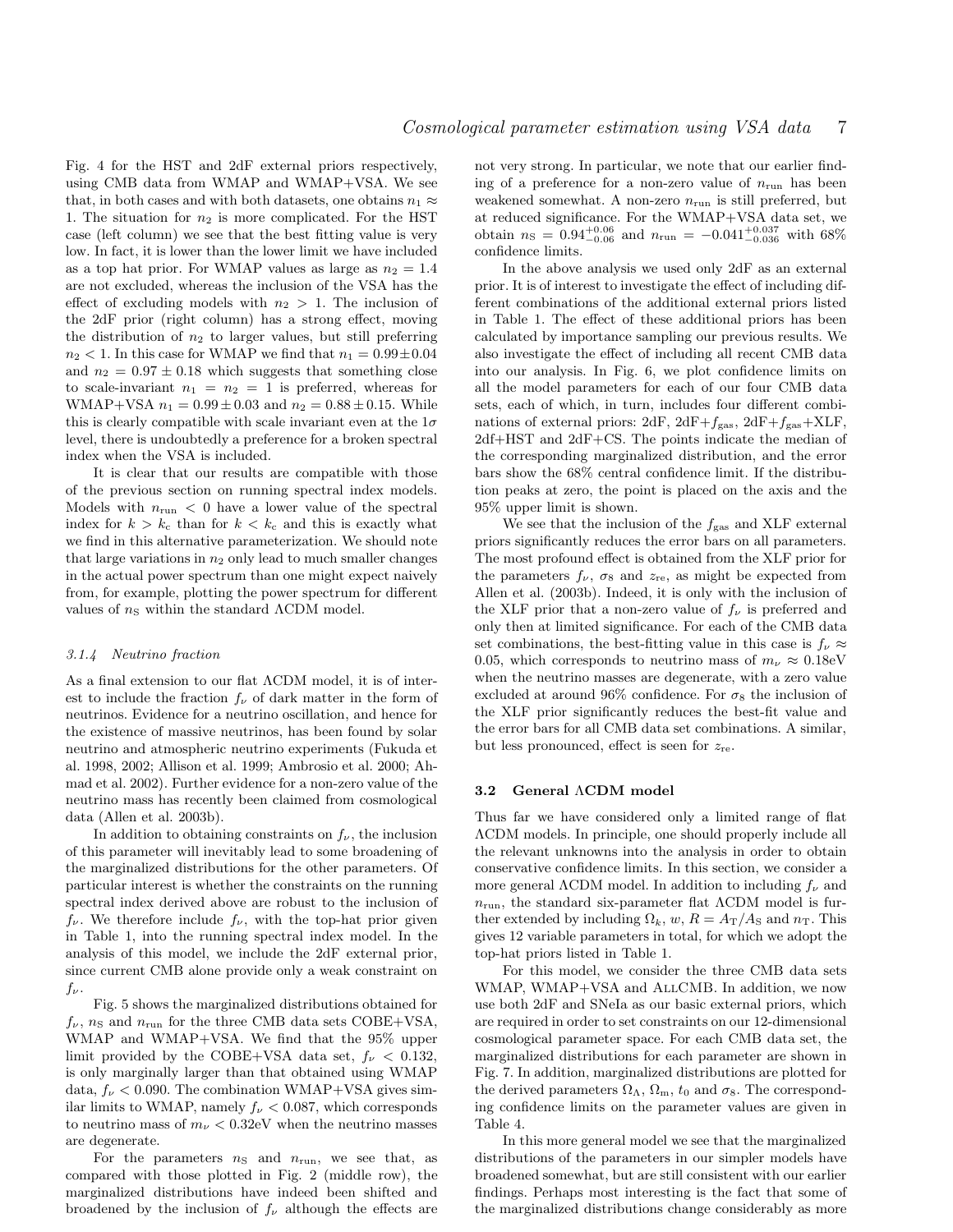

Figure 5. Marginalized distributions for  $f_{\nu}$ ,  $n_s$  and  $n_{run}$  in the extended flat  $\Lambda$ CDM model, using the 2dF external prior and COBE+VSA (solid-line), WMAP alone (dotted line) and WMAP+VSA (dashed line).



Figure 6. Estimates for cosmological parameters in the flat ΛCDM running spectral index model, extended to include  $f_{\nu}$ . Four CMB data sets are considered and, for each data set, four determinations are plotted, corresponding to different combinations of external priors. From left to right the external priors are:  $2dF$ ;  $2dF+f_{gas}$ ;  $2dF+f_{gas}$ ;  $2dF+f_{gas}$ ;  $2dF+HST$  and  $2dF+CS$ . The points indicate the median of the corresponding marginal distributions. The error bars denote 68% confidence limits. If a distribution peaks at zero then the 95% upper limit is shown. The horizontal dashed lines plotted in some of the panels indicate BBN values for  $\Omega_{\rm{b}}h^2$ , the value of h given by the HST key project, the Harrison-Zel'dovich value of the spectral index of fluctuations and a zero value for the running index.

CMB data are used beyond WMAP. For  $\Omega_{\rm b}h^2$  we see a clear trend towards a lower preferred value (closer to the BBN estimate) as one adds first VSA data and then all remaining CMB data sets. This effect is accompanied by a gradual upwards trend in the preferred  $\Omega_{dm}h^2$  value. The other parameters exhibiting such trends are  $n<sub>S</sub>$  and  $n<sub>run</sub>$ . As more CMB data are included, the preferred value of  $n<sub>S</sub>$  moves slightly below unity, although this value is by no means excluded. Perhaps more importantly, the upper limit on  $n<sub>S</sub>$ is significantly reduced as more CMB data are added. An analogous effect is observed for  $n_{\text{run}}$ , for which the addition of VSA data significantly reduces the tail of the distribution for positive values of  $n_{\text{run}}$ .

The remaining marginalized distributions have very similar forms for each of the three CMB data sets, indicating that, for these parameters, the addition of further CMB beyond WMAP does not have a significant effect on their derived values and confidence limits. It is worth noting in passing, however, that all CMB data sets are fully consistent with a zero curvature model. Moreover, we find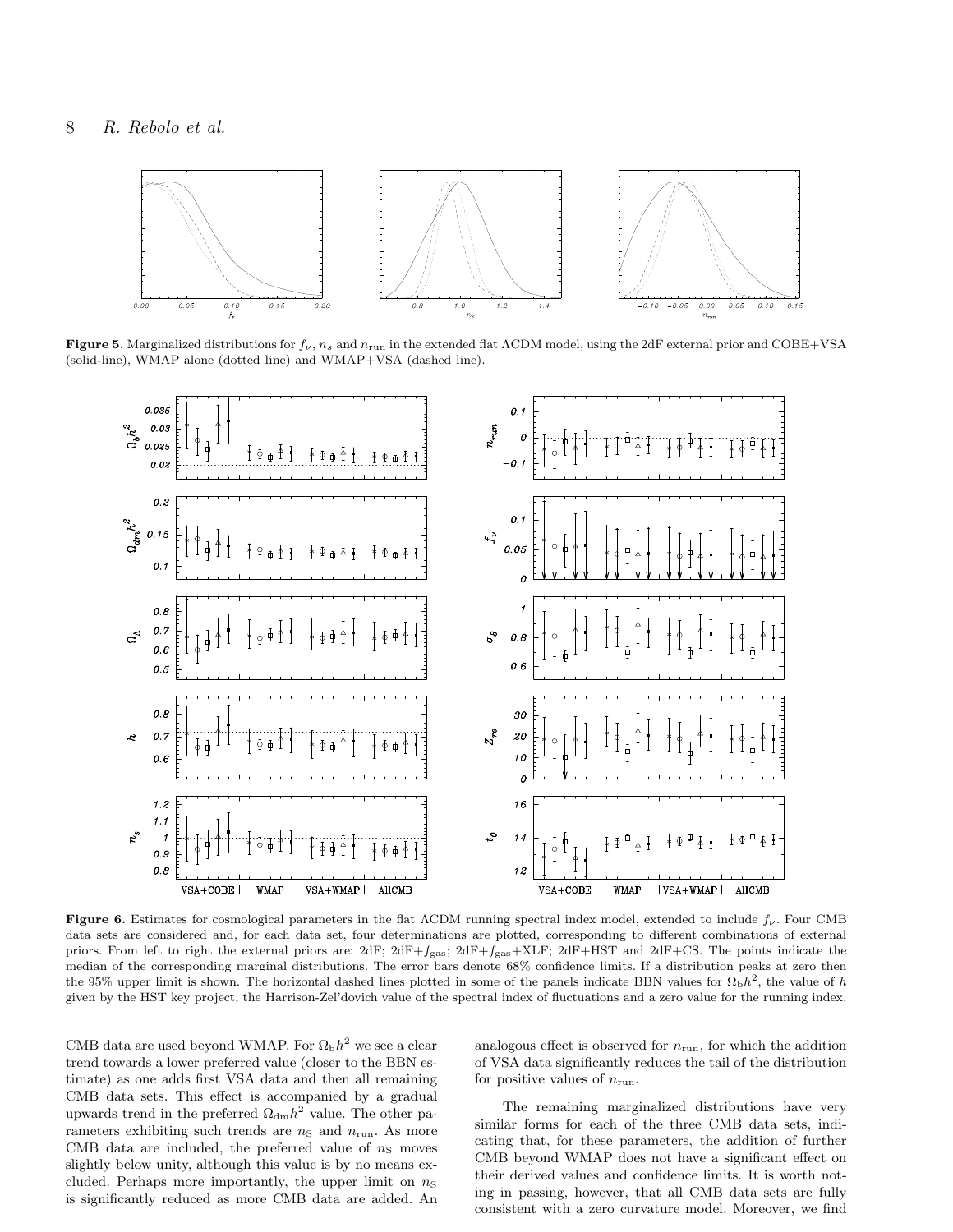

Figure 7. Marginalized distributions for various cosmological parameters in the 12-parameter general non-flat ΛCDM model from WMAP (dotted line), WMAP+VSA (dashed line) and AllCMB (thick solid line) in combination with external priors from both 2dF and SNeIa.

 $w = -1$  with an uncertainty of  $\pm 24\%$ , which is consistent with dark energy in the form of a cosmological constant. As regards inflation models, we find that the inclusion of VSA data makes a modest reduction in the upper limit on the tensor-to-scalar ratio, which is reduced still further (albeit marginally) by the inclusion of all CMB data; in this last case we obtain  $R < 0.68$  at 95% confidence. The power-law index of tensor modes  $n<sub>T</sub>$  is fully consistent with zero.

As we did for the flat ΛCDM model, we may investigate the effect of including additional external priors in our analysis of the general model. In Fig. 8 we plot the confidence intervals on all the model parameters for each of our four CMB data sets, each of which, in turn, includes four different combinations of external priors:  $2dF$ ,  $2dF+f<sub>gas</sub>$ ,  $2dF+f_{gas}+XLF$ ,  $2dF+HST$  and  $2dF+CS$ . Once again, we see that the inclusion of the  $f_{\text{gas}}$  and XLF external priors has the greatest effect on the confidence limits, and that this is most pronounced for the XLF prior and the parameters  $f_{\nu}$ ,  $\sigma_8$  and  $z_{\rm re}$ . It is reassuring, however, that the derived limits on  $f_{\nu}$  for the general model are very similar to those obtained assuming the simpler flat model. We again find  $f_{\nu} \approx 0.05$ , with a zero-value excluded at about 92% confidence which is slightly lower than for the flat case. The effect of the XLF prior on  $\sigma_8$  and  $z_{\rm re}$  in the general model is also similar to that observed in the simpler flat case.

## 4 DISCUSSION AND CONCLUSIONS

We have used recent data from the Very Small Array, together with other CMB datasets and external priors, to set constraints on cosmological parameters. We have considered both flat and non-flat ΛCDM models and the results are consistent.

Within the flat ΛCDM model, we find that the inclusion of VSA data suggests that the initial fluctuation spectrum that is not described by a single power-law. As we have pointed out already, the value of  $n_{run}$  preferred by the data is incompatible with the basic premises of slow-roll inflation. Moreover, the negative running, which reduces the amount of power on small scales and hence the amount of structure at early times, leads to predictions for the epoch of reionization at odds with the best fit to the CMB data. This comes almost directly from the temperature-polarization crosscorrelation power spectrum observed by WMAP (Kogut et al. 2003). Given the implications of this result it is important to consider the possible systematic effects that might weaken it.

The absolute calibration uncertainty of the VSA power spectrum is an important contributory factor to this result. The 3% uncertainty quoted in Dickinson et al. (2004) relies heavily on the the measurement of the temperature of Jupiter,  $T_{\text{jup}}$ , by WMAP and this requires an overall factor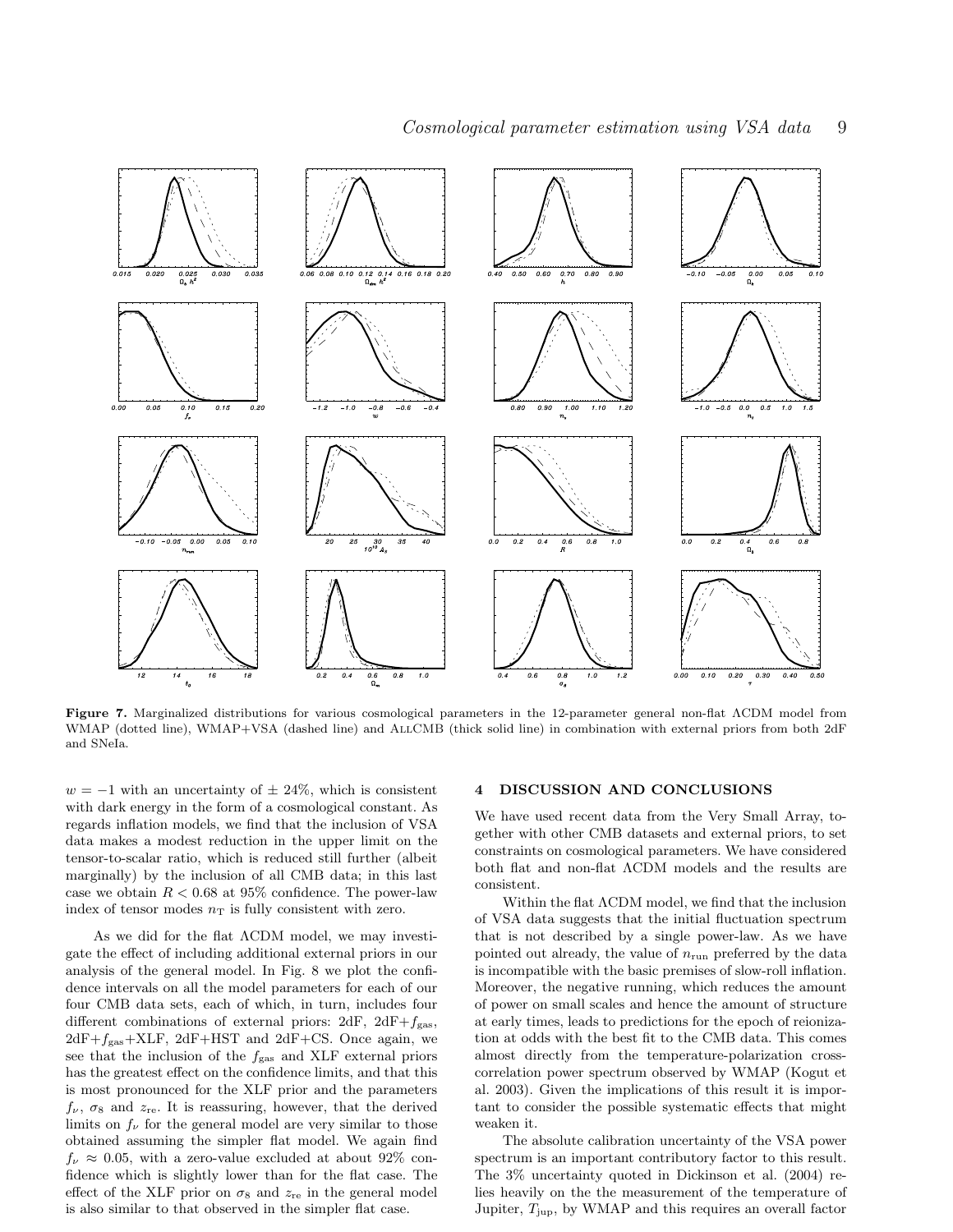

Figure 8. As for Fig. 6, but for the general 12-parameter non-flat ΛCDM model.

of 0.92 modification in the power spectrum estimates from the previous VSA results (Grainge et al 2003; Scott et al 2002) which were reliant on on earlier measurements of  $T_{\text{jup}}$ given by Mason et al. (1999). It was pointed out in Dickinson et al. that, in fact, using an absolute calibration based on this measurement of  $T_{\text{jup}}$  gives the most consistent normalization of the power spectrum when compared to that of WMAP.

We have investigated the effects of possible uncertainties in the calibration in two ways. First, we consider the possibility of using the Mason et al (1999) central value for  $T_{\text{jup}}$  while maintaining an overall uncertainty of 3%. As an alternative we just increase the overall uncertainty in the calibration to 10% while keeping the central value for  $T_{\text{jup}}$ from WMAP. The derived limits on  $n<sub>S</sub>$  and  $n<sub>run</sub>$  are presented in Table 5 for these two possibilities using the HST and 2dF priors. We see in each case that the preference for  $n_{\text{run}} < 0$  is weakened to below  $2\sigma$  compared to the calibration based on WMAP's measurement of  $T_{\text{jup}}$ . It is clear that refinement of the absolute calibration of the VSA in the light of the WMAP measurements is something requiring further attention.

Another possible systematic effect is the residual point source correction due to sources below out subtraction limit

of 20mJy. This was computed by normalizing the point source model of Toffolatti et al. (1998) to the observed VSA source counts which can then be extrapolated to lower flux densities. There are clearly some uncertainties in this procedure. It is possible that an imperfect subtraction, either an over-estimate or an under-estimate, could lead to inaccuracies in the derived limits on the cosmological parameters, in particular on  $n<sub>S</sub>$  and  $n<sub>run</sub>$ . In order to investigate possible effects of such uncertainties we have performed our likelihood analysis with the inclusion of the parameter  $A_X$  which was discussed in section 2.1. We note that it is also possible that for Galactic foregrounds might contribute to this. However, it was shown in Dickinson et al. (2004) that the level of foreground contamination of the VSA fields was negligible.

We find that the derived limits on  $n<sub>S</sub>$  and  $n<sub>run</sub>$  in this case are less stringent than without including  $A_X$  for WMAP+VSA. The marginalized distributions for  $n<sub>S</sub>$ ,  $n<sub>run</sub>$ and  $A_X$  are presented using CMB data from WMAP and WMAP+VSA for the external priors from HST and 2dF in Fig. 9 and the derived limits are presented in Table. 6. In fact the likelihood curves and derived limits for WMAP and WMAP+VSA are almost identical when  $A_X$  is included in the analysis and the WMAP limits are very similar to when  $A_X$  is constrained to be zero (see Table 3). We see that there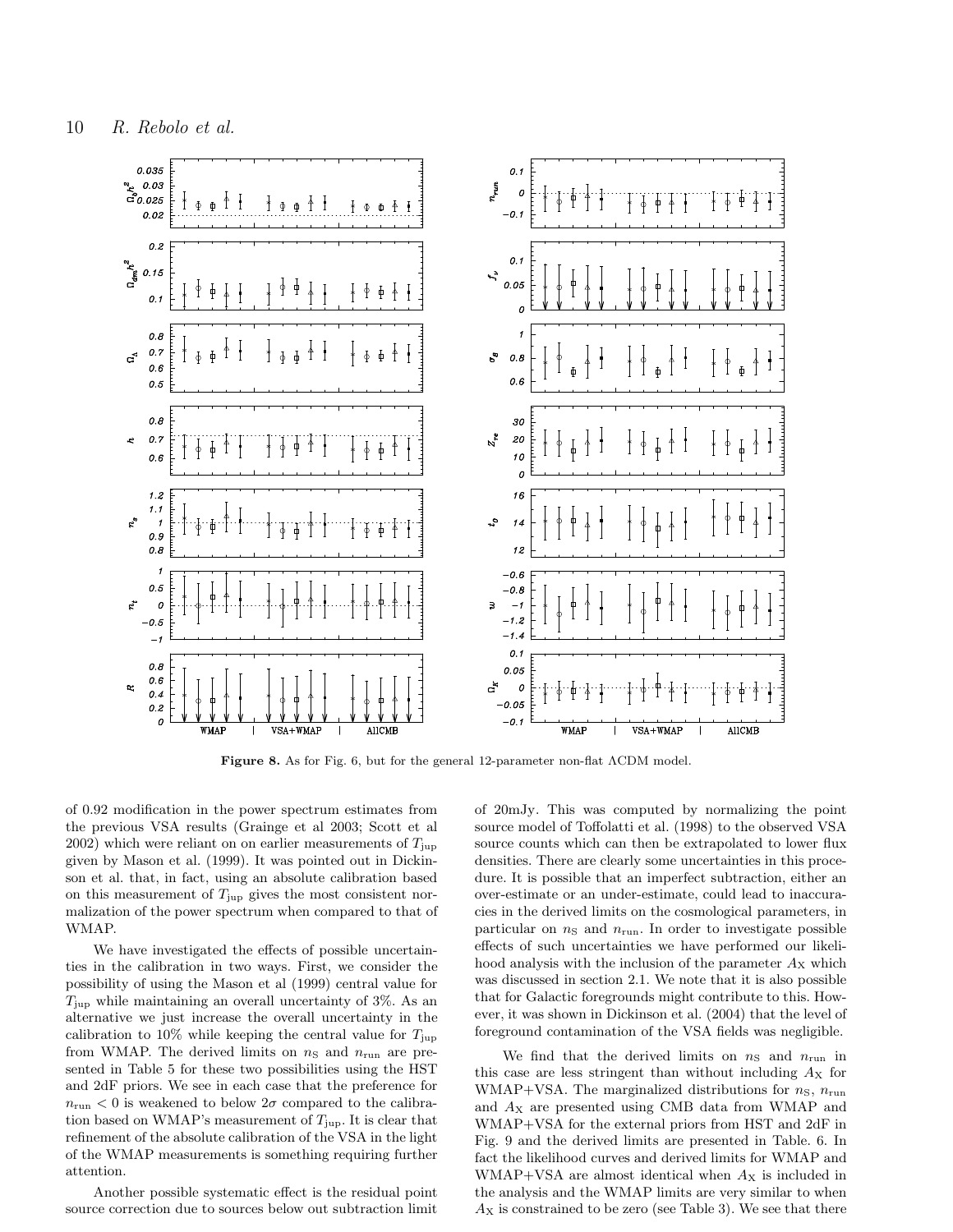Table 5. Limits on  $n_S$  and  $n_{run}$  in the flat  $\Lambda$ CDM model with a running spectral index for different absolute calibration schemes. The uncertainty refers to that in the power. See text for discussion.

| $T_{\rm imp}$ | Uncertainty | External   | $n_{\rm S}$            | $n_{\rm run}$              |
|---------------|-------------|------------|------------------------|----------------------------|
| Mason et al.  | $3\%$       | <b>HST</b> | $0.93^{+0.05}_{-0.05}$ | $-0.058^{+0.038}_{-0.038}$ |
| Mason et al.  | $3\%$       | 2dF        | $0.93^{+0.05}_{-0.05}$ | $-0.028^{+0.047}_{-0.047}$ |
| WMAP          | $10\%$      | <b>HST</b> | $0.93^{+0.05}_{-0.05}$ | $-0.055^{+0.035}_{-0.035}$ |
| WMAP          | $10\%$      | 2dF        | $0.95^{+0.06}_{-0.06}$ | $-0.040^{+0.033}_{-0.033}$ |

Table 4. Parameter estimates and 68% confidence intervals for various cosmological parameters as derived from Fig. 7. For  $f_{\nu}$ and R, the 95% upper limits are quoted.

|                       | WMAP                      | WMAP+VSA                  | <b>ALLCMB</b>             |
|-----------------------|---------------------------|---------------------------|---------------------------|
| $\Omega_{\rm{b}}h^2$  | $0.025^{+0.003}_{-0.003}$ | $0.024_{-0.002}^{+0.003}$ | $0.023_{-0.002}^{+0.002}$ |
| $\Omega_{\rm dm} h^2$ | $0.108^{+0.022}_{-0.021}$ | $0.111^{+0.021}_{-0.019}$ | $0.113^{+0.017}_{-0.017}$ |
| h                     | $0.66^{+0.07}_{-0.06}$    | $0.66^{+0.06}_{-0.06}$    | $0.65^{+0.07}_{-0.07}$    |
| $z_{\rm re}$          | $18^{+7}_{-7}$            | $19^{+7}_{-7}$            | $17^{+7}_{-8}$            |
| $\Omega_{\rm k}$      | $-0.02^{+0.03}_{-0.03}$   | $-0.01^{+0.03}_{-0.03}$   | $-0.02^{+0.03}_{-0.03}$   |
| $f_{\nu}$             | < 0.093                   | < 0.083                   | < 0.083                   |
| w                     | $-1.00^{+0.24}_{-0.27}$   | $-0.99^{+0.24}_{-0.27}$   | $-1.06^{+0.24}_{-0.25}$   |
| $n_{\rm S}$           | $1.04^{+0.12}_{-0.11}$    | $0.99^{+0.09}_{-0.09}$    | $0.96^{+0.07}_{-0.07}$    |
| $n_{\rm T}$           | $0.26^{+0.53}_{-0.60}$    | $0.13^{+0.49}_{-0.51}$    | $0.12^{+0.48}_{-0.51}$    |
| $n_{\rm run}$         | $-0.02^{+0.07}_{-0.05}$   | $-0.04^{+0.05}_{-0.04}$   | $-0.04^{+0.04}_{-0.05}$   |
| $10^{10} A_{\rm S}$   | $27^{+8}_{-5}$            | $26^{+9}_{-5}$            | $25^{+6}_{-5}$            |
| R.                    | < 0.78                    | < 0.77                    | < 0.68                    |
| $\Omega_{\Lambda}$    | $0.71^{+0.07}_{-0.09}$    | $0.70^{+0.06}_{-0.08}$    | $0.69^{+0.07}_{-0.09}$    |
| $t_{0}$               | $14.1^{+1.4}_{-1.1}$      | $14.1^{+1.3}_{-1.2}$      | $14.4^{+1.4}_{-1.3}$      |
| $\Omega_{\rm m}$      | $0.31^{+0.09}_{-0.07}$    | $0.31^{+0.08}_{-0.06}$    | $0.33^{+0.10}_{-0.07}$    |
| $\sigma_8$            | $0.76^{+0.14}_{-0.14}$    | $0.77^{+0.13}_{-0.13}$    | $0.76^{+0.11}_{-0.12}$    |
| $\tau$                | $0.20^{+0.13}_{-0.11}$    | $0.20^{+0.15}_{-0.10}$    | $0.17^{+0.12}_{-0.10}$    |
|                       |                           |                           |                           |



Figure 9. Marginalized distributions for  $n<sub>S</sub>$ ,  $n<sub>run</sub>$  and  $A<sub>X</sub>$  when  $A_X$  is allowed to vary. The line-styles are as in Fig. 1. but COBE+VSA is excluded The left-hand column is for the HST prior and the right-hand for the 2dF prior.

are essentially no limits on  $A_X$  when just considering WMAP and that in the case of WMAP+VSA,  $A_X$  is compatible with zero suggesting that to within at least  $\approx 100(\mu\text{K})^2$  the source subtraction procedure has been successful. For the HST prior  $A_X < 214 \, (\mu\text{K})^2$  at 95% confidence and for the 2dF prior  $A_X < 155 \, (\mu\text{K})^2$ .

Assuming that the subtraction is perfect and that the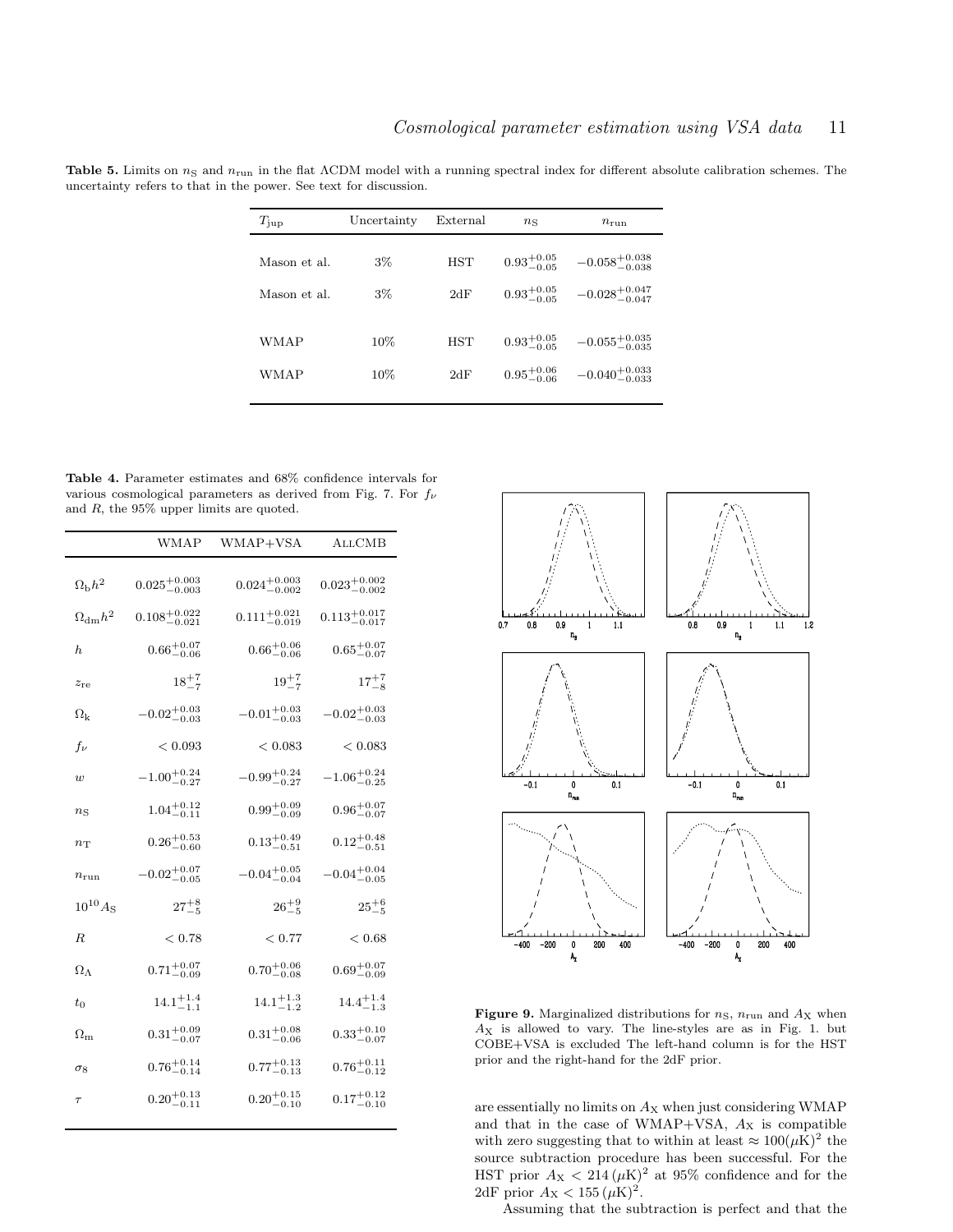Table 6. Limits on  $n<sub>S</sub>$ ,  $n<sub>run</sub>$  and  $A<sub>X</sub>$  in the flat  $\Lambda$ CDM model with a running spectral index when the parameter  $A<sub>X</sub>$  is included. The final column is the 95% confidence upper limit on  $A_X$ . The units of  $A_X$  are in  $(\mu K)^2$ .

| CMB      | External   | $n_{\rm S}$            | $n_{\text{run}}$           | $A_{\rm X}$   | $A_{\rm X}(2\sigma)$ |
|----------|------------|------------------------|----------------------------|---------------|----------------------|
| WMAP     | <b>HST</b> | $0.95^{+0.06}_{-0.06}$ | $-0.059^{+0.039}_{-0.039}$ | Unconstrained | < 214                |
| WMAP+VSA | <b>HST</b> | $0.93^{+0.06}_{-0.06}$ | $-0.061^{+0.038}_{-0.038}$ | $-46 + 132$   |                      |
| WMAP     | 2dF        | $0.96^{+0.06}_{-0.06}$ | $-0.036_{-0.036}^{+0.036}$ | Unconstrained | < 155                |
| WMAP+VSA | 2dF        | $0.94^{+0.06}_{-0.06}$ | $-0.043^{+0.035}_{-0.035}$ | $-86 + 123$   |                      |

SZ contribution to the power spectrum is  $\propto \ell^2$  for  $\ell < 4000$ then our results on  $A_X$  can be used to derive a limit on  $(\Delta T_{\ell})^2$  in a bandpower,  $B_{3000}$ , covering  $2000 \leq \ell \leq 4000$  as observed by CBI. Under the assumption that  $\Delta T_{\ell} \propto \ell^2$ , we find that

$$
B_{3000} = \frac{28}{3} A_{\rm X} \,. \tag{5}
$$

This leads to a limit of  $B_{3000} < 1997 \, (\mu K)^2$  using the HST prior and  $B_{3000} < 1446 \, (\mu\text{K})^2$  for the 2dF prior. The value quoted by Mason et al. (2003) is  $B_{3000} = (508 \pm 168) (\mu{\rm K})^2$ which is more stringent than our limit. However, this value and our limit are derived in very different ways. The measurement of Mason et al. (2003) is a direct limit from high resolution imaging of 3 deep fields. While it is direct, the measurement the global power spectrum could be significantly affected by sample variance; one could have observed a field which in there are more clusters than the global average and hence obtain a biased estimation of the global power spectrum. Our limit is indirect, coming from the power spectrum measured over  $82 \text{ deg}^2$  at lower angular resolution and it requires that the power spectrum be  $\propto \ell^2$  as well as the cosmological model to be correct. It is likely that this represents a reliable upper bound since the power spectrum will grow less rapidly than  $\ell^2$  for  $\ell > 1500$  due to the fact that the clusters responsible for the SZ effect are not point sources. Moreover, it is not as sensitive to the Poisson distributed number of clusters in an individual field. A more realistic modelling of the SZ effect using accurate power spectra could yield a more stringent upper bound. The two methods provide useful complimentary information and it is possible that a much more stringent constraint on  $A_X$  will be possible when the VSA observes with higher resolution in the near future.

One important feature of the power spectrum observed by WMAP is the apparent absence of power at very low  $\ell$ . This could be due to some as yet unknown physics, or it could be a manifestation of the interaction between the subtle systematic effects caused by the side-lobes, the Galactic cut, and the power spectrum estimation algorithm used by the WMAP team (Efstathiou 2003). It is worth assessing to what extent our result is dependent on the measured anisotropies with  $\ell < 10$ . By excluding the multipoles with  $\ell < 10$  from our analysis we find that  $n_{\rm S} = 1.01 \pm 0.07$  and  $n_{\text{run}} = 0.007 \pm 0.049$ , strongly suggestive of an  $n_S \equiv 1$ , scale invariant initial power spectrum for WMAP with the 2dF prior, whereas  $n_S = 0.97 \pm 0.06$  and  $n_{run} = -0.015 \pm 0.047$ for WMAP+VSA and the same prior. The weakening of the constraint on  $n_{\text{run}}$  should not be a surprise since excluding multipoles with  $\ell < 10$  cuts out nearly a whole power of ten in k and  $n_{\text{run}}$  is the coefficient of a power series in  $\log(k/k_c)$ . However, we see that the inclusion of the VSA tends to prefer a spectral index lower than just WMAP. It is clear from this that the reason for the preference for a negative running of the power spectrum when multipoles with  $\ell < 10$  are included is the tension between the measurements at  $\ell < 10$ by WMAP and for  $\ell > 1000$  by the VSA.

We should comment briefly on one aspect of our analysis of the running spectral index models which is not ideal: the preferred values of  $z_{\text{re}}$  and  $\tau$ . Most recent analyses of CMB data include an upper bound one of these parameters. In Spergel et al. (2003) a flat prior of  $\tau < 0.3$  was used when in some cases the data had a preference for a high value of  $\tau$  by virtue of the low- $\ell$  TE correlation power spectrum; our analysis is no different and we believe that this is responsible for the differences between our analysis and that of Spergel et al (2003). All the likelihood curves and derived limits have made the not unreasonable assumption that  $z_{\text{re}} < 30$ . However, in some cases, particularly those for which we have included no prior from  $2dF$ , the preferred values of  $z_{\text{re}}$  are close to this limit, uncomfortably close in some cases and one might be concerned that our results are sensitive to this. We find that the models with  $n_{run}$  significantly less than zero tend to have larger values of  $z_{\text{re}}$  which explains why our derived limit of  $n_{\text{run}} = -0.060 \pm 0.037$  from WMAP is larger than the one quoted in Spergel et al (2003). It also suggests that, by excluding  $z_{\text{re}} > 30$ , we have weakened the constraint on  $n_{\text{run}}$  rather than artificially modifying the preferred value away from zero. An epoch of reionization with  $z_{\text{re}} \approx 30$  would seem unlikely in the context of early structures being the source of ionization, but it is clear that the data suggest it.

For the general 12-parameter ΛCDM model, we find that our marginalized distributions for  $n<sub>S</sub>$  and  $n<sub>run</sub>$  are broadened, as one would expect. Nevertheless, even in this case, the addition of VSA data significantly reduces tails of the distributions for  $n<sub>S</sub>$  greater than unity and for positive  $n_{\rm run},$  as compared with using WMAP as the only CMB